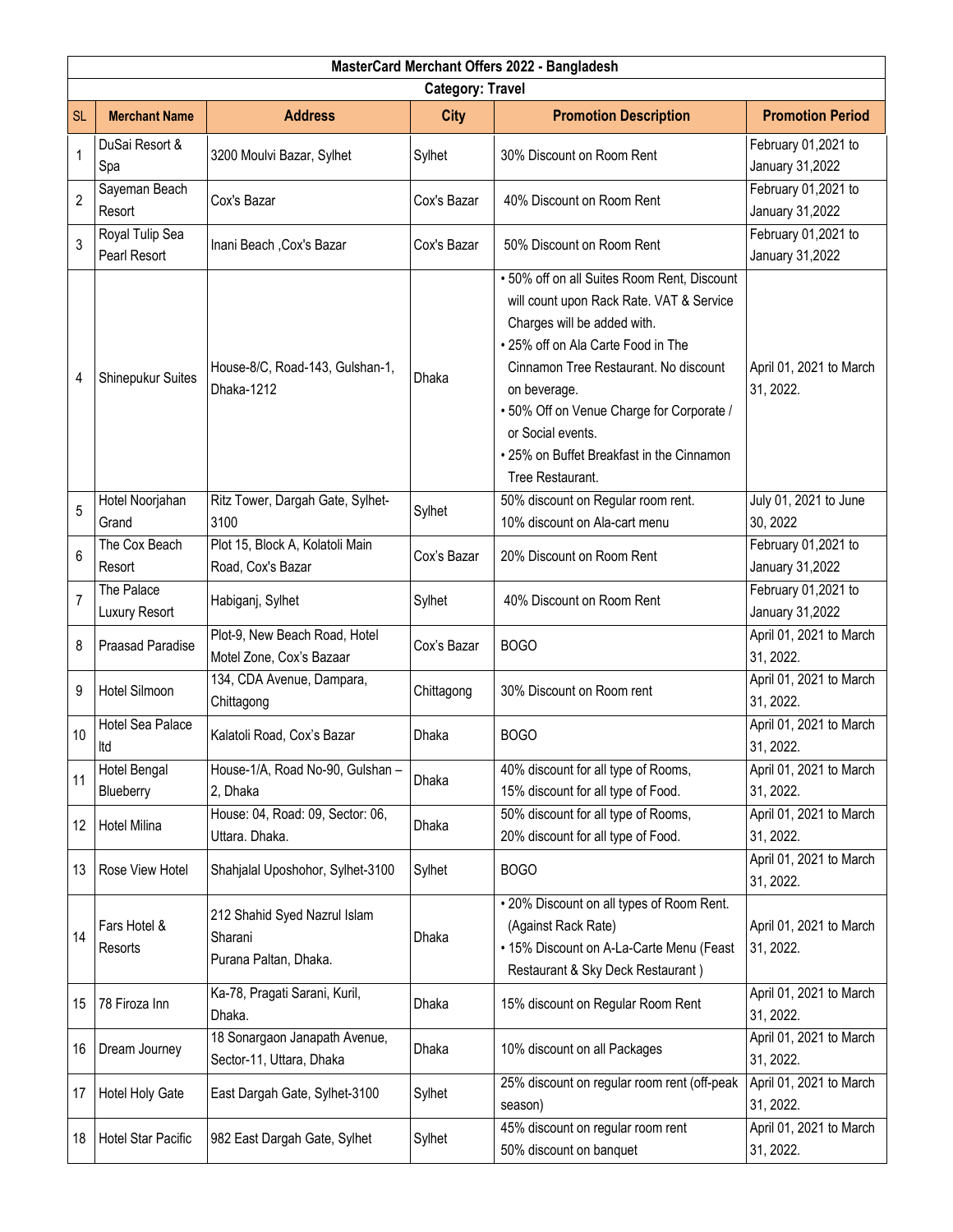| MasterCard Merchant Offers 2022 - Bangladesh |                                                            |                                                                    |               |                                                                                                                                                                           |                                        |  |  |  |
|----------------------------------------------|------------------------------------------------------------|--------------------------------------------------------------------|---------------|---------------------------------------------------------------------------------------------------------------------------------------------------------------------------|----------------------------------------|--|--|--|
| <b>Category: Travel</b>                      |                                                            |                                                                    |               |                                                                                                                                                                           |                                        |  |  |  |
| <b>SL</b>                                    | <b>Merchant Name</b>                                       | <b>Address</b>                                                     | <b>City</b>   | <b>Promotion Description</b>                                                                                                                                              | <b>Promotion Period</b>                |  |  |  |
|                                              |                                                            |                                                                    |               | 10% discount on Ala-cart                                                                                                                                                  |                                        |  |  |  |
| 19                                           | Grace 21 Smart<br>Hotel                                    | House- 1&3, Road- 21, Nikunja- 2,<br>Dhaka                         | Dhaka         | "Buy One, Get One" Buffet breakfast and<br>Dinner (Only Thursday)<br>40% Discount on regular Room rent<br>10% Discount on Ala-carte menu.                                 | April 01, 2021 to March<br>31, 2022.   |  |  |  |
| 20                                           | Zabeer Hotel<br>International                              | 1256, M.M Ali Road, Jashore-7400.                                  | Jashore       | 53 % Discount on Room Rent. (Except Gov.<br>Holidays)<br>15% Discount on Food / Restaurant                                                                                | April 01, 2021 to March<br>31, 2022.   |  |  |  |
| 21                                           | <b>Tiger Garden</b><br>International Hotel                 | Shib Bari More Circle, 01 KDA Ave,<br>Khulna.                      | Khulna        | Up to 35% Discount on Room Rent.<br>10% Discount on Food /Restaurant                                                                                                      | April 01, 2021 to March<br>31, 2022.   |  |  |  |
| 22                                           | <b>Well Park</b><br>Residence<br>Boutique Hotel &<br>suits | Road- 01, Plot- 02, OR Nizam<br>Road, Chittagong.                  | Chittagong    | 55 % Discount on Room Rent.<br>60% Discount on Fine dining Hall.<br>20% Discount on coral Thai Spa.<br>10% Discount on BBQ & 10% Discount on<br>Mohara Garden Restaurant. | July 01, 2021 to June<br>30, 2022      |  |  |  |
| 23                                           | The Raintree<br>Dhaka                                      | Plot- 49, Road- 27, Block- K,<br>Banani, Dhaka.                    | Dhaka         | 50 % Discount on Room Rent.<br>40% Discount on Tree Top Banquet Hall.<br>15% Discount on Aioli Restaurant.<br>15% Discount on La Chocolatine Restaurant.                  | April 01, 2021 to March<br>31, 2022.   |  |  |  |
| 24                                           | MOMO Inn                                                   | Nawdapara, Bogra-5800,<br>Bangladesh.                              | <b>Bagura</b> | . 40% Discount on all type of room rents<br>(Against Rack Rate)<br>• 35% Discount at Venue.                                                                               | July 01, 2021 to June<br>30, 2022      |  |  |  |
| 25                                           | <b>Blue Bay Resort</b>                                     | B#64 PWD Hotel Zone, Kolatali,<br>Cox's Bazar                      | Cox's Bazar   | 30% Discount on Room Rent                                                                                                                                                 | February 01,2021 to<br>January 31,2022 |  |  |  |
| 26                                           | Green Lodge<br>Resort                                      | B#74 PWD Hotel Zone, Kolatali,<br>Cox's Bazar                      | Cox's Bazar   | 40% Discount on Room Rent                                                                                                                                                 | February 01,2021 to<br>January 31,2022 |  |  |  |
| 27                                           | <b>Hotel Mishuk</b>                                        | Main Laboni Point Road Laboni<br>Point, Cox's Bazar 4700           | Cox's Bazar   | 25% Discount on Room Rent                                                                                                                                                 | February 01,2021 to<br>January 31,2022 |  |  |  |
| 28                                           | Sea Sun Resort                                             | Plot- 5, Block- A, Road, Cox's<br>Bazar                            | Cox's Bazar   | 45% Discount on Room Rent                                                                                                                                                 | February 01,2021 to<br>January 31,2022 |  |  |  |
| 29                                           | Hotel Sea Park                                             | Plot- 7, Near KFC, Kolatoli Road,<br>Cox's Bazar                   | Cox's Bazar   | 20% Discount on Room Rent                                                                                                                                                 | February 01,2021 to<br>January 31,2022 |  |  |  |
| 30                                           | St. Martin Resort                                          | Plot- 10, Block- A, Kolatali Road,<br>Cox's Bazar                  | Cox's Bazar   | 50% Discount on Room Rent                                                                                                                                                 | February 01,2021 to<br>January 31,2022 |  |  |  |
| 31                                           | <b>Annex Gallery</b>                                       | Shop-18, Bajlul Market, Laldighi,<br>Cox's Bazar                   | Cox's Bazar   | 10% Discount on all Products                                                                                                                                              | February 01,2021 to<br>January 31,2022 |  |  |  |
| 32                                           | Iqra Beach Resort                                          | Main Road, Cox's Bazar 4700.                                       | Cox's Bazar   | 40% Discount on Room Rent                                                                                                                                                 | February 01,2021 to<br>January 31,2022 |  |  |  |
| 33                                           | Hotel White Beach                                          | New Beach Road, Cox's Bazar<br>4700                                | Cox's Bazar   | * 40% Discount on Room Rent<br>* 10% Discount on Food                                                                                                                     | February 01,2021 to<br>January 31,2022 |  |  |  |
| 34                                           | SK Kamal Hotel                                             | Plot-37, Block-B, Near at Shamim<br>Guest House R/A, Cox's Bazar   | Cox's Bazar   | 30% Discount on Room Rent                                                                                                                                                 | February 01,2021 to<br>January 31,2022 |  |  |  |
| 35                                           | Noor Plaza Guest<br>House                                  | Plot- 40, Block- B, Kolatoli Road<br>Sugandha point, Cox's Bazar   | Cox's Bazar   | * 40% Discount on Room Rent<br>* 10% Discount on Food                                                                                                                     | February 01,2021 to<br>January 31,2022 |  |  |  |
| 36                                           | Hotel Silver Bay                                           | Plot- 1, Block- B, Sugandha Point,<br>New Beach Road, Cox's Bazar. | Cox's Bazar   | 35% Discount on Room Rent                                                                                                                                                 | February 01,2021 to<br>January 31,2022 |  |  |  |